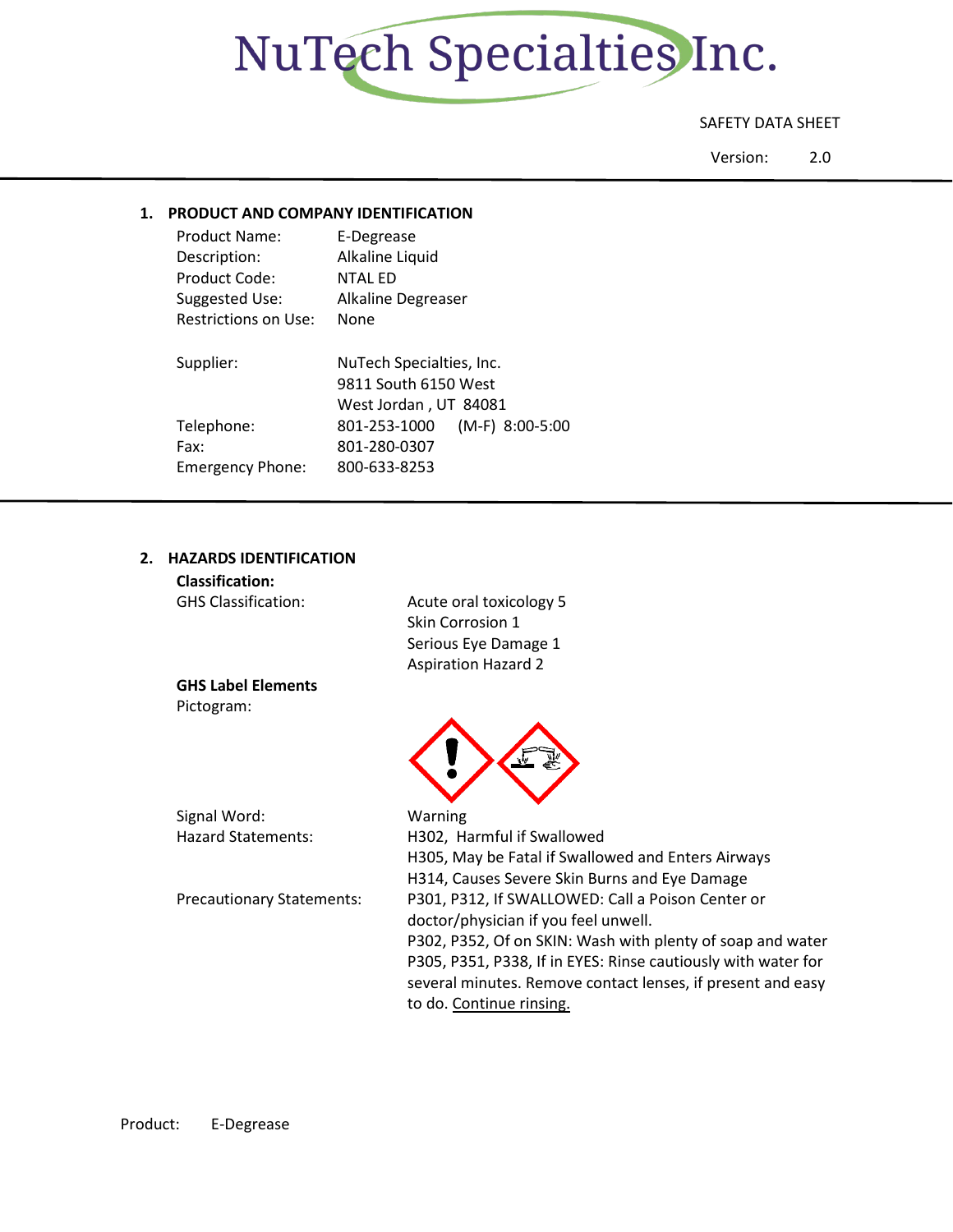



Potential Health Effects: Harmful if ingested or absorbed through skin.

## **3. COMPOSITION/INFORMATION ON INGREDIENTS**

| Component                         | CAS#           | Concentration |
|-----------------------------------|----------------|---------------|
| Disodium troxosilicate            | 6834-92-0      | 2%            |
| 2 butoxyethanol                   | 111-76-2       | $2 - 6%$      |
| Diethylene Glycol Monobutyl Ether | $112 - 34 - 5$ | 6%            |

Synonyms:

## **4. FIRST AID MEASURES**

| If Inhaled:   | Not likely a route of entry                                              |
|---------------|--------------------------------------------------------------------------|
| Skin Contact: | P302, P352, Of on SKIN: Wash with plenty of soap and water               |
|               | Flush skin with plenty of water. Remove contaminated clothing and shoes. |
|               | If irritation persists, consult a physician.                             |
| Eye Contact:  | P305, P351, P338, If in EYES: Rinse cautiously with water for several    |
|               | minutes. Remove contact lenses, if present and easy to do. Continue      |
|               | rinsing.                                                                 |
|               |                                                                          |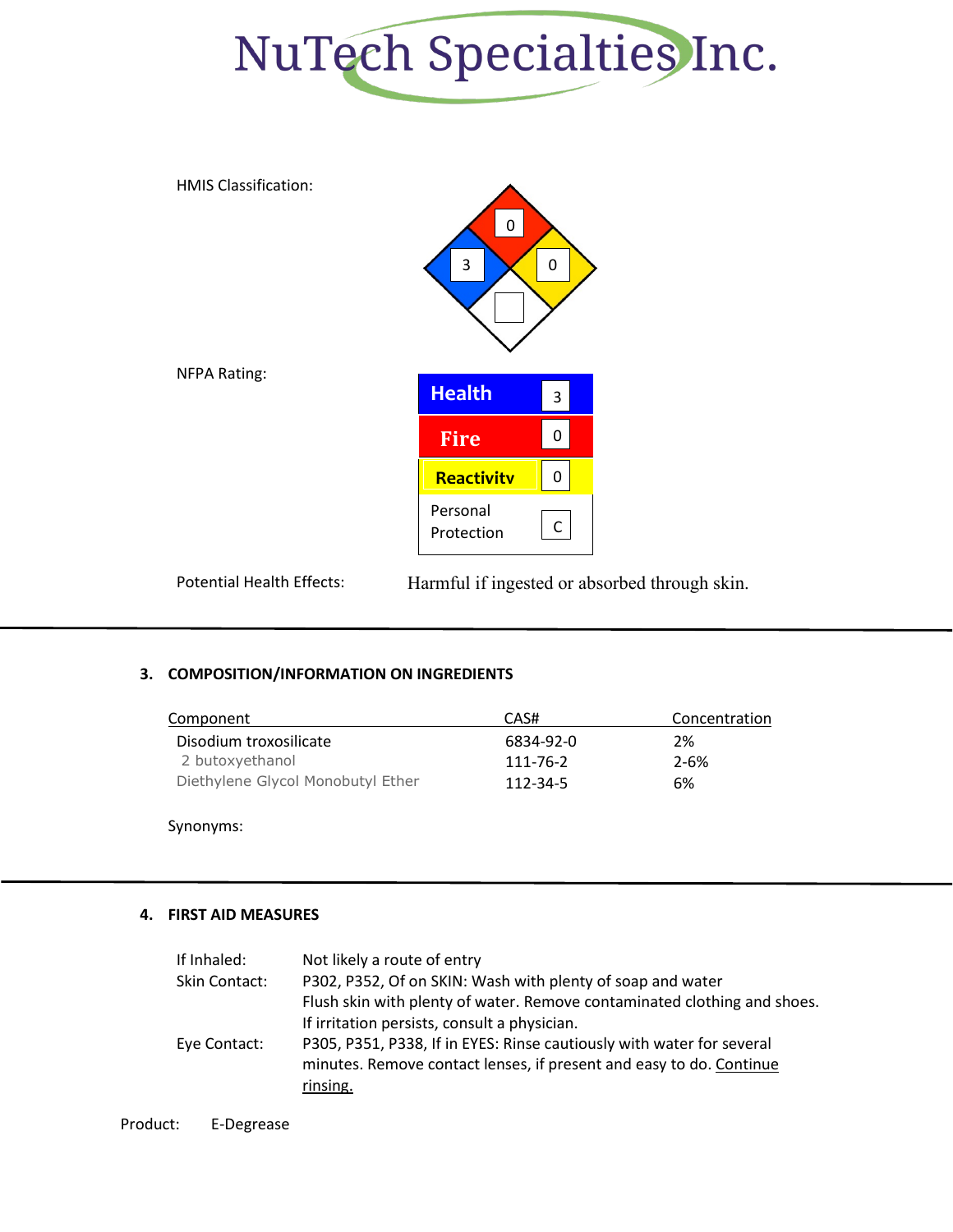

Flush eyes with plenty of water for at least 15 minutes. Remove contact lenses if able to do so. Immediately call a doctor or physician. If Ingested: P301, P330, P331, If SWALLOWED, Rinse mouth. DO NOT INDUCE VOMITING. Do not induce vomiting unless instructed to do so by physician. Never give anything by mouth to an unconscious person. Rinse mouth with water. Consult physician.

## **5. FIREFIGHTING MEASURES**

| <b>Extinguishing Media:</b>                       | Use water-spray, alcohol resistant foam, dry chemical, or<br>carbon dioxide                                                                                       |
|---------------------------------------------------|-------------------------------------------------------------------------------------------------------------------------------------------------------------------|
| <b>Hazardous Combustion Products:</b>             | Firefighting personnel should respond with appropriate<br>protective clothing, firefighting gear, and breathing<br>equipment as trained.                          |
| Special Protective Equipment<br>for Firefighters: | In fire conditions: a complex mixture of airborne solids,<br>liquids, and gases including Carbon Monoxide, Carbon<br>Dioxide, and unidentified organic compounds. |

#### **6. ACCIDENTAL RELEASE MEASURES**

| <b>Personal Precautions:</b>      | Use personal protective equipment. Always ensure adequate<br>ventilation.                                           |
|-----------------------------------|---------------------------------------------------------------------------------------------------------------------|
| <b>Environmental Precautions:</b> | Prevent further leakage or spillage if safe to do so. Prevent<br>from entering drains and waterways. Discharge into |
| Containment and Clean Up:         | environment must be avoided.<br>Soak up with inert absorbent material and dispose of. Keep in                       |
|                                   | suitable, closed containers for disposal.                                                                           |

#### **7. HANDLING AND STORAGE**

| Keep away from flames and hot surfaces. Use personal           |
|----------------------------------------------------------------|
| protective equipment. Always ensure adequate ventilation.      |
| Keep containers tightly closed in a dry well-ventilated place. |
| Containers which are opened must be carefully resealed and     |
| kept upright to prevent leakage. Store away from incompatible  |
| materials. Do not freeze.                                      |
|                                                                |

## **8. EXPOSURE CONTROLS/PERSONAL PROTECTION**

Exposure Limits: Not likely to be above exposure limits

Product: E-Degrease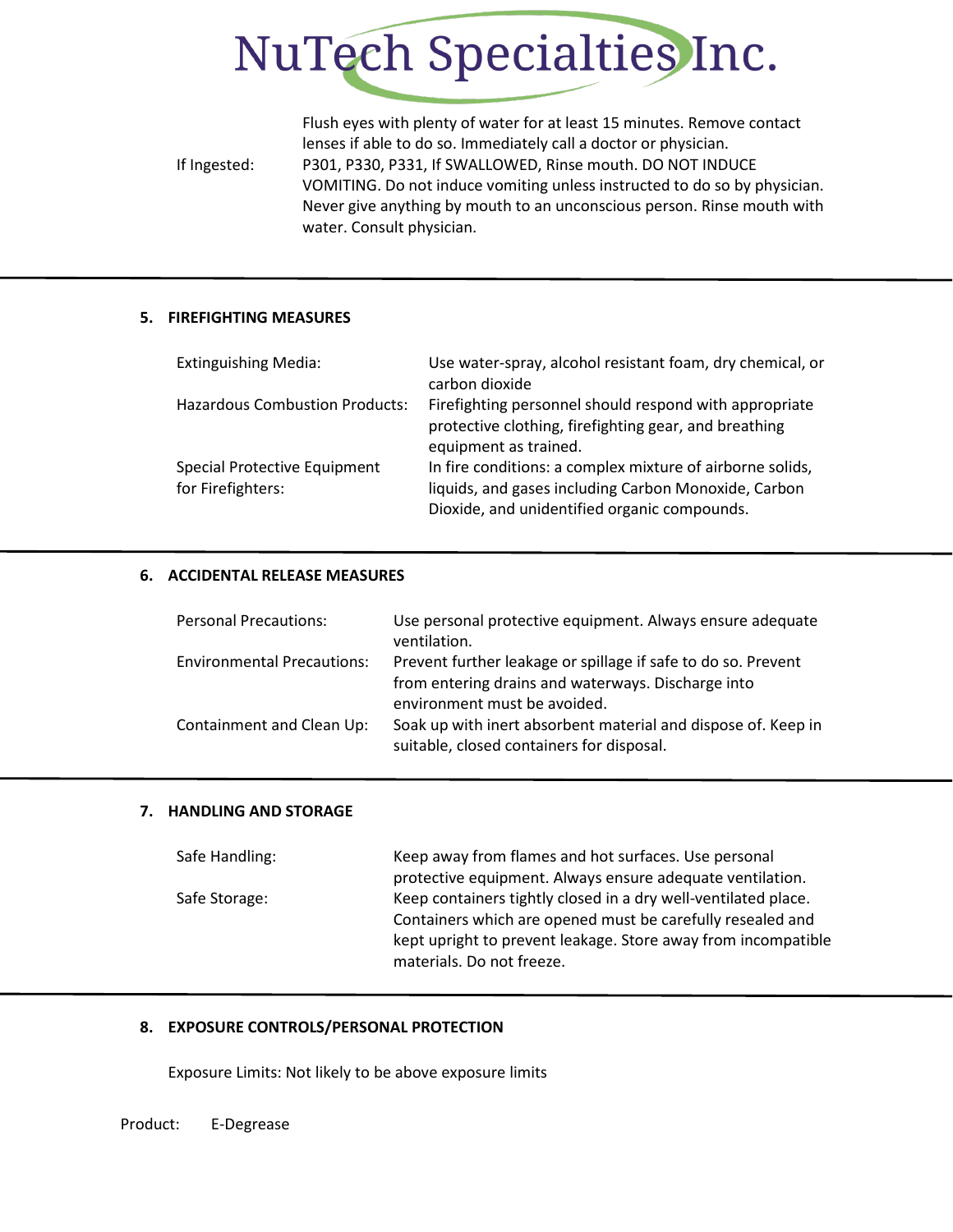# NuTech Specialties Inc.

| Component                      | <b>CAS Number</b>                           | <b>Exposure Limit</b>                                                                                                                                                                   | <b>Basis</b>                                                                                                                           |
|--------------------------------|---------------------------------------------|-----------------------------------------------------------------------------------------------------------------------------------------------------------------------------------------|----------------------------------------------------------------------------------------------------------------------------------------|
| None                           |                                             |                                                                                                                                                                                         |                                                                                                                                        |
| <b>General Controls:</b>       |                                             | Always ensure adequate ventilation and that working areas contain                                                                                                                       | safety showers and eye wash stations. Handle material in accordance                                                                    |
|                                |                                             | with good industrial hygiene and safety practices.                                                                                                                                      |                                                                                                                                        |
| Personal Protective Equipment  |                                             |                                                                                                                                                                                         |                                                                                                                                        |
| Eye Protection:                |                                             | eye-wash stations available where eye contact can occur.                                                                                                                                | Tightly fitting safety glasses or goggles should be sufficient. Have                                                                   |
| Hand Protection:               | prior to use. Wash and dry hands after use. |                                                                                                                                                                                         | Handle with chemical resistant gloves. Gloves must be inspected                                                                        |
| <b>Skin Protection:</b>        | area where skin contact can occur.          |                                                                                                                                                                                         | Wear long sleeves, a chemical apron, or other protective clothing<br>to prevent skin contact. Safety showers should be located in work |
| <b>Respiratory Protection:</b> |                                             | Where risk assessment shows air-purifying respirators are<br>appropriate, use a NIOSH-approved full face respirator with<br>appropriate cartridges. Always ensure adequate ventilation. |                                                                                                                                        |

## 9. **PHYSICAL AND CHEMICAL PROPERTIES**

| <b>Physical State:</b>         | Yellow Liquid        |
|--------------------------------|----------------------|
| Color:                         | Yellow               |
| Odor:                          | Pungent              |
| Odor Threshold:                | N/A                  |
| pH:                            | 13                   |
| Melting/Freezing Point:        | $32^\circ$ F         |
| <b>Boiling Point:</b>          | $212^{\circ}$ F      |
| Flash Point:                   | None                 |
| <b>Evaporation Rate:</b>       | N/A                  |
| Flammability (Solid, Gas):     | None                 |
| Flammability/Explosion Limits: | None                 |
| Vapor Pressure @ 20°C:         | N/A                  |
| Vapor Density:                 | N/A                  |
| Specific Gravity:              | 1                    |
| Density:                       | 8.34 lbs. per gallon |
| Solubility in Water:           | Complete             |
| <b>Partition Coefficient:</b>  | N/A                  |
| Auto Ignition Temperature:     | None                 |
| Decomposition Temperature:     | N/A                  |
| Viscosity @ 40°C:              | N/A                  |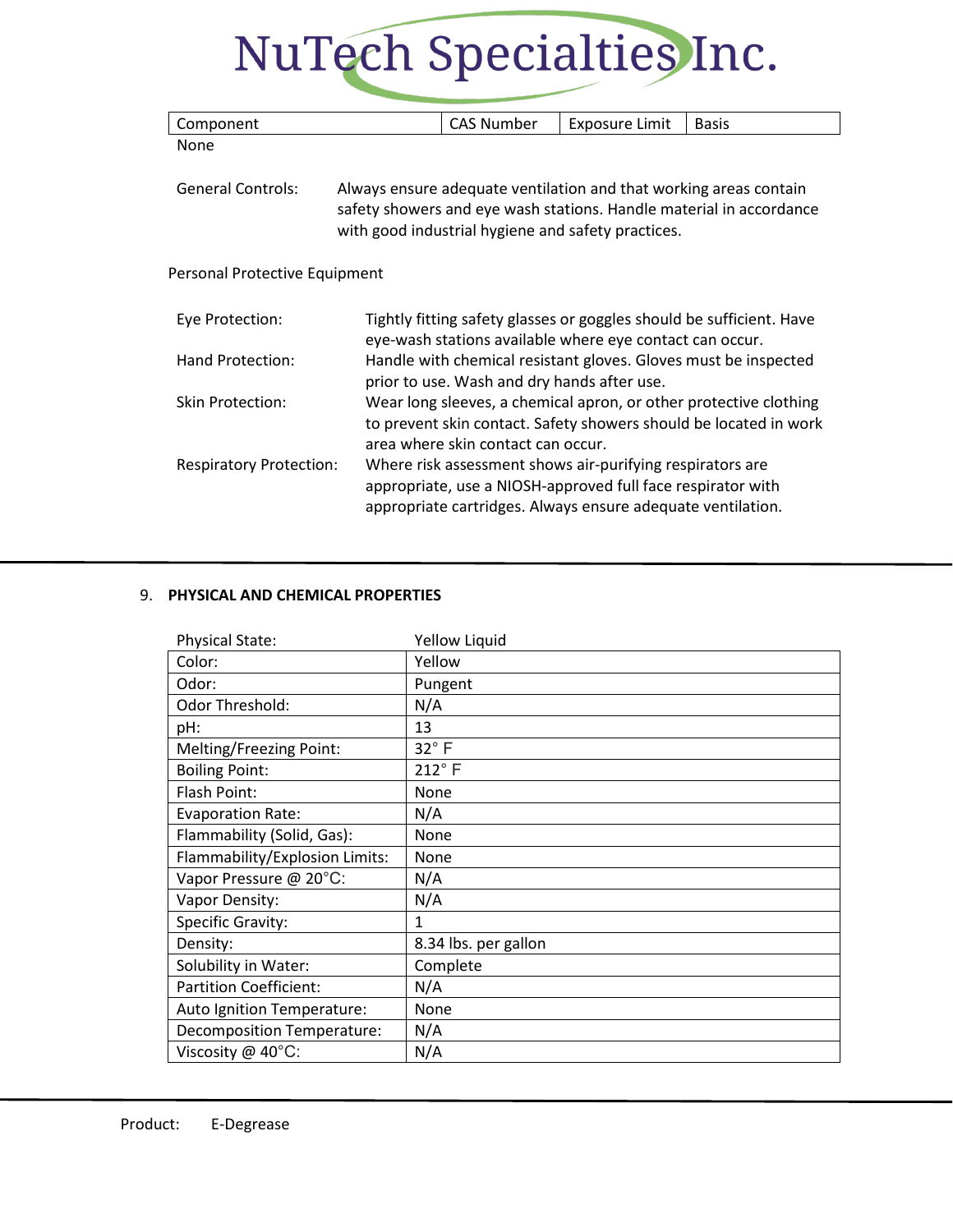

## **10. STABILITY AND REACTIVITY**

Chemical Stability: Stable Conditions and Materials to Avoid: Strong Acids Hazardous Decomposition Products: Oxides of Carbon

## **11. TOXICOLOGICAL INFORMATION**

Acute Toxicity- Harmful if swallowed

| Component                              | <b>CAS Number</b> | <b>Test</b>                                            | <b>Toxicity</b>         |
|----------------------------------------|-------------------|--------------------------------------------------------|-------------------------|
| Disodium troxosilicate                 | N/A               |                                                        |                         |
| Diethylene Glycol Monobutyl Ether      | N/A               |                                                        |                         |
| 2 butoxyethanol                        | 111-76-2          | Oral Rat LD50                                          | $1300 \,\mathrm{mg/kg}$ |
| <b>Potential Health Effects</b>        |                   |                                                        |                         |
| Inhalation:                            |                   | Can cause irritation of respiratory tract              |                         |
| Skin:                                  | Corrosive to skin |                                                        |                         |
| Eyes:                                  | Corrosive to eyes |                                                        |                         |
| Ingestion:                             | swallowed.        | May cause irritation of GI tract. Aspiration hazard if |                         |
| Signs and Symptoms of Exposure:        |                   | Irritation of skin and eyes, burning                   |                         |
| Chronic Effects of Long Term Exposure: | None              |                                                        |                         |
| Carcinogenicity:                       | No.               |                                                        |                         |

## **12. ECOLOGICAL INFORMATION**

## Acute Ecotoxicity

| Component                                 | <b>CAS Number</b>     | Organism                 | <b>Ecotoxicity</b>             |
|-------------------------------------------|-----------------------|--------------------------|--------------------------------|
| Disodium troxosilicate<br>2 butoxyethanol | 6834-92-0<br>111-76-2 | Freshwater fish<br>Algae | 210 mg/L 96 hr.<br>>1000 72 hr |
| Diethylene Glycol<br>Monobutyl Ether      | No data               |                          |                                |

## Ecological Effects

Product: E-Degrease Persistence and Degradability: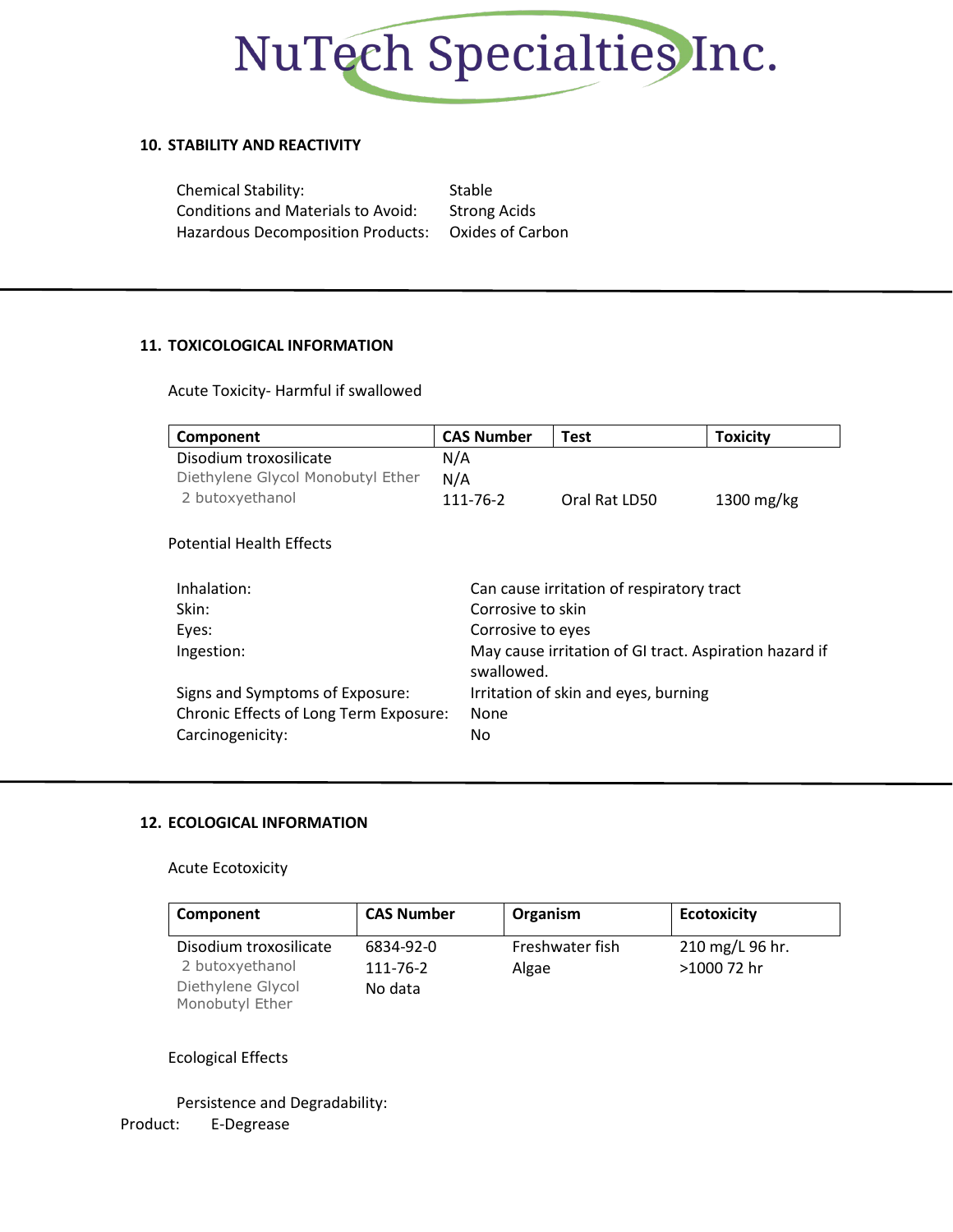

Bioaccumulation Potential: Mobility in Soil: Other Adverse Effects:

#### **13. DISPOSAL CONSIDERATIONS**

Disposal: Material should be disposed in accordance with all local, state, and federal regulations. Regulations vary by region. Contaminated Packaging: Dispose of as unused product.

#### **14. TRANSPORT INFORMATION**

DOT Information Not regulated

Proper Shipping Name: UN Number: Hazard Class: Packing Group: Reportable Quantity (RQ): Marine Pollutant: Note:

#### 15. REGULATORY INFORMATION

US Federal

| SARA 302 Components:  | None                          |
|-----------------------|-------------------------------|
| SARA 311/312 Hazards: | Immediate acute health hazard |
| SARA 313 Components:  | None                          |
| TSCA Inventory:       | Yes                           |

#### **European Union**

EC Inventory: Yes

## Product: E-Degrease **State Regulations**